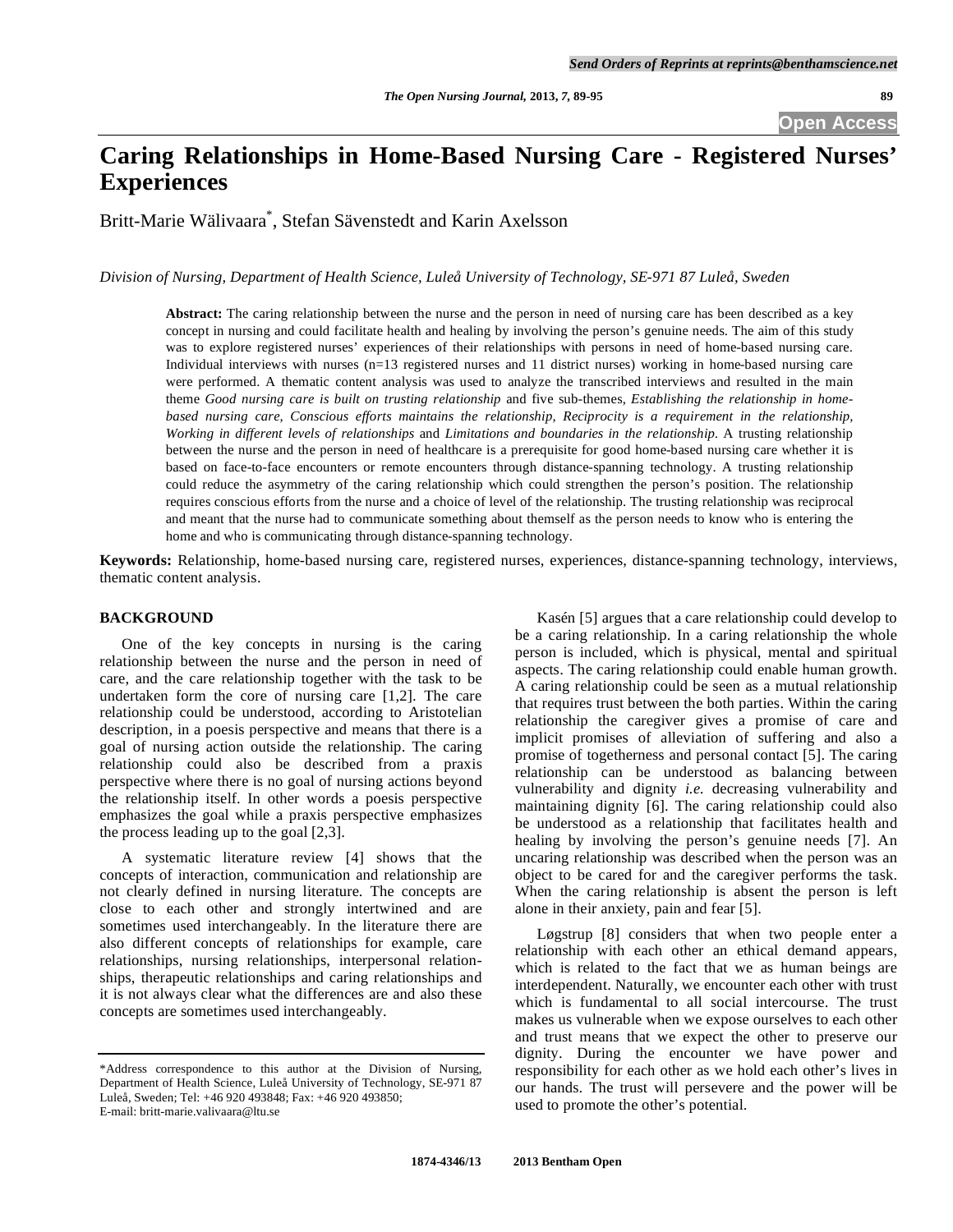In nursing care, maintaining a helping relationship is a way of caring for human needs. This caring relationship means that the nurse focus on needs, limitations and the potential of the person [9]. The nurses have to be authentic and adaptive to the person in need of care and the situation [4]. Good relationships might also improve persons' satisfaction with nursing care [10]. The professional relationship is an important aspect of nursing care and can have both positive and negative effects on persons' experiences of the nursing care [4] and quality care [7].

 The relationship in nursing has been studied widely, particular in psychiatric care [11] and in palliative care [12,13]. A study [12] shows that nurses created a close relationship when caring for dying persons and the study also shows differences in nurses' experiences when caring for dying persons in hospital and in home care. In the hospital settings, the nurse had to provide the family with the opportunity to take part in the care of the person and in home care settings the nurse was invited to the family's daily life and their means of caring for the dying person. A realist review of literature [10] shows clearly the importance of the relationship between district nurses and persons in need of palliative care. It also shows that few studies explore what a relationship meant and what its purpose is to the nurse. Grandoz Gámez [9] emphasizes that the attention of nursing is determined by the uniqueness of the nurse who is caring, regardless of the context or the person cared for.

 Since the relationship seems essential for the outcomes of the nursing care and also affects the person's experiences of received nursing care it is important to study the relationship further in home-based nursing care where the context of the relationships usually is different compared to hospital care. Another important reason for study the relationship further is that the literature has shown that care suffering arises from negative relationships despite the fact that it is supposed to promote health and well-being [14]. The nurse is responsible for the caring relationship and that the relationship turns out positive. The aim of this study was to explore registered nurses' experiences of their relationships with persons in home-based nursing care.

#### **METHODS**

 A qualitative approach with individual interviews and a thematic content analysis were chosen for this study [15].

#### **Participants and Procedure**

 Healthcare managers (n=8) in four territories in the northern Sweden were contacted and gave their consent for the study. The healthcare managers were asked to name registered nurses (RNs) and district nurses (DNs) who had at least one year's experience of working in home-based nursing care, which was the inclusion criterion for the study. A total of 24 RNs and 18 DNs received letters with information about the study and they were asked to participate in an individual interview. Thirteen RNs and 11 DNs agreed to participate. All participants were female. Six RNs and six DNs declined to participate and five RNs and one DN did not reply. The participants were given written and verbal information about the study and that their participation was voluntary with possibility of withdrawing without any explanation at any time. Assurance was given

that the presentation of the findings would be used in such a way that none of them as individuals could be recognized by others. The study was approved by the Regional Ethical Review Board in Umeå, Sweden (Dnr 2010-224-31M).

#### **Context and Concepts**

 The four chosen territories represent one city area and three remote areas. In each territory both healthcare managers in primary healthcare and healthcare managers for social welfare services are responsible for home care service. This means that in the same territory, both county council and the municipality are responsible for healthcare. The DNs were employed by the county council and responsible for healthcare in ordinary homes. The RNs were employed by the municipality and responsible for healthcare in sheltered housing. The DNs have no staff they can delegate assignments to and the RNs have enrolled nurses who they can supervise and delegate some assignments to. All participants had extensive experience of home visits as well as distance-spanning technology especially telephone contact, in their daily work in home-based nursing care. The policy in Sweden is that the most care should be carried out at the healthcare center, where DNs work, and only for special reasons DNs should make home visits. The RNs do not need a prescription but can decide when they make home visits. The participants had a large variation in the distance travelled to the person in need of healthcare at home. In present study the idea of a *nurse* is used and includes RNs and DNs. *Primary nurse* means a nurse who has primary responsibility for nursing care and healthcare for a person. *Secondary nurse* means a nurse who is responsible for but does not have primary responsibility for a person's nursing care and healthcare. *Stand-in nurse* means a registered nurse who is deputize for a primary nurse. The conception *home*  includes ordinary homes and sheltered housing. In Sweden sheltered housing can be a residential home and a nursing home. *Distance-spanning technology* in the present study means a telephone, web camera and videoconferencing equipment. Selected concepts are based on our interpretation of the participants' descriptions and our knowledge of the organizations.

#### **Data Collection and Analysis**

 Data was collected through open individual interviews. The nurses were asked to freely talk about the encounter in home-based nursing care and the interview questions for this study grew out of the nurses' argumentations about the need for encounters in order to establish and maintain a relationship and the importance of relationships in homebased nursing care. The narration was supported with follow-up questions and clarifying questions such as "You say that the relationship is important, can you explain and describe more?", "Can you give examples?", "What happened within the relationship in home-based nursing care?" [16]. According to the participant's wish, the interviews were carried out at the participant's home (n=2), at the participant's place of work (n=21) and at the interviewer's office (n=1). The interviews were taperecorded and lasted for 60-90 minutes. The interviews were carried out by the first author between October 2010 and December 2010, except of one interview that was done in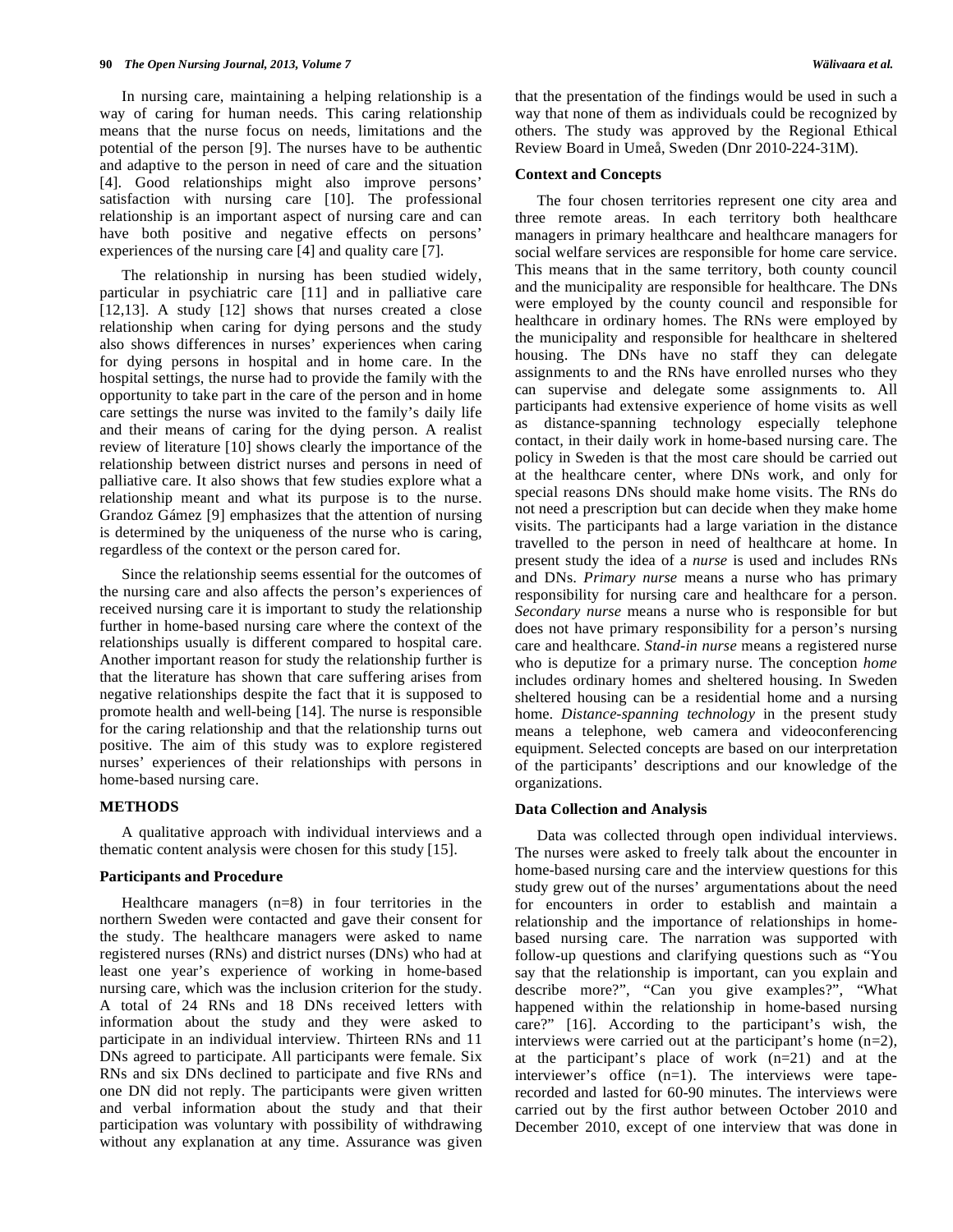March 2011 in accordance with the participant's request. The interviews were transcribed verbatim.

 The analysis started with a reading of the text several times to get a sense of the whole [17]. The interview text from the RNs and DNs were viewed as one text and was later divided into two main areas, relationship and encounter, which were identified in the text and analyzed separately. All interview text was the focus for analysis. The present study is an exploration of the relationship and the analysis of the encounter will be published elsewhere. The analysis continued with a thematic content analysis inspired by Berg (15], which meant that the text about relationship was read several times and then divided in meaning units and condensed. The condensed meaning units were sorted according to similarities and differences and the analysis process was stored in NVivo 9 which provides an audit trail from the original interview text during every single step of the analysis to the themes [18]. Text units were step-vice grouped into categories of content and merged into higher abstraction level. Finally, themes [15] and a main theme [19] were interpreted. To ensure trustworthiness in the analysis process the categories and themes were regularly compared with the original interview text and all authors took part in the process [15].

#### **RESULTS**

 During the analysis both explicit and implicit themes were identified [15] that reflect dimensions of relationship in homebased nursing care. Altogether one main theme and five subthemes were identified (Table **1**), where the main theme describes the thread of implicit meaning of the whole interview text [19]. Each sub-theme should be viewed as an interpretation of the content in part of the text. Metaphorically speaking the main theme is the warp that runs through the entire weave of content and the weft are sub-themes that represent different patterns in the weave [20].

**Table 1. Main Theme (n=1) and Sub-Themes (n=5) Found in Nurses' Experiences of Relationships in Home-Based Nursing Care** 

| <b>Main Theme</b>                                        | <b>Sub-Themes</b>                                            |
|----------------------------------------------------------|--------------------------------------------------------------|
| Good nursing care is built<br>on a trusting relationship | Establishing the relationship in home-<br>based nursing care |
|                                                          | Conscious efforts maintain the<br>relationship               |
|                                                          | Reciprocity is a requirement in the<br>relationship          |
|                                                          | Working in different levels of relationships                 |
|                                                          | Limitations and boundaries in the<br>relationship            |

# **Good Nursing Care is Built on a Trusting Relationship**

 It was obvious from the nurses' narrations that the relationship was important in home-based nursing care and both the person in need of care and the nurses were affected of the relationship. The relationship seemed to be the vehicle through which the nurses could approach and reach the

persons in need of care and was essential and a prerequisite for providing good nursing care. In situations with superficial relationships there were experiences of nursing care where the person's needs were not met and a risk for harm occurred. Trust was an important component in a wellfunctioning relationship and could increase the sense of security, especially when the person was dependent on care. A trusting relationship could also contribute to make the person feel better. It seemed as the relationship in homebased nursing care was equally important regardless of which phase in life the person was in, palliative care or curative care. Nurses described that home visits and the relationship seemed to be of more importance for lonely persons with limited supporting social network.

#### *Establishing the Relationship in Home-Based Nursing Care*

 The relationship in home-based nursing care was established by the first encounter and the nurse and the person had contact with each other and from there built the relationship. The first encounter and the first contact were characterized by normal socialization and were perceived as important, since it could affect the further development of the relationship between the nurse and the person. The first time nurses visit the person's home they entered as strangers and presented themselves by name and as a professional role. Entering the person's home meant acting to like a guest in respecting the person's conditions. Nurses tried in the first contact to read the person and sense if the person was ready for further contact and a relationship with the nurse. When the first encounter and contact developed well, a good relaxed relationship could be built where the nurse and the person got to know each other. Knowing each other also meant that the nurse still was professional but the conversation could be more personal without being private. The relationship was growing when nurses made home visits and gave support. The experience was that home visits could give a deeper and more intimate relationship than in hospital-based nursing care. The relationship at home meant that nurses were informed of more details and got a more comprehensive picture of the person's life story.

 There were also barriers for a close relationship and it was obvious that each home visit and contact did not develop well. Examples given by the nurses of the barriers for the relationship were previous negative encounters with the nurse, the person's wish to maintain integrity and distance, and a threatening home environment and old family feuds. In situations where distance-spanning technology was used in the encounter it seemed that it was important to know each other's faces when the nurse and the person tried to establish a relationship through distance-spanning technology. When the nurse and the person had previous knowledge of each other and the relationship was established, remote communication could facilitate the maintenance of the relationship.

> *we have met, I know what you look like…well then it becomes an entirely different level [over the telephone], I think uh…if I have no face of the person I think I'm groping around… something I haven't really got control of RN8:63*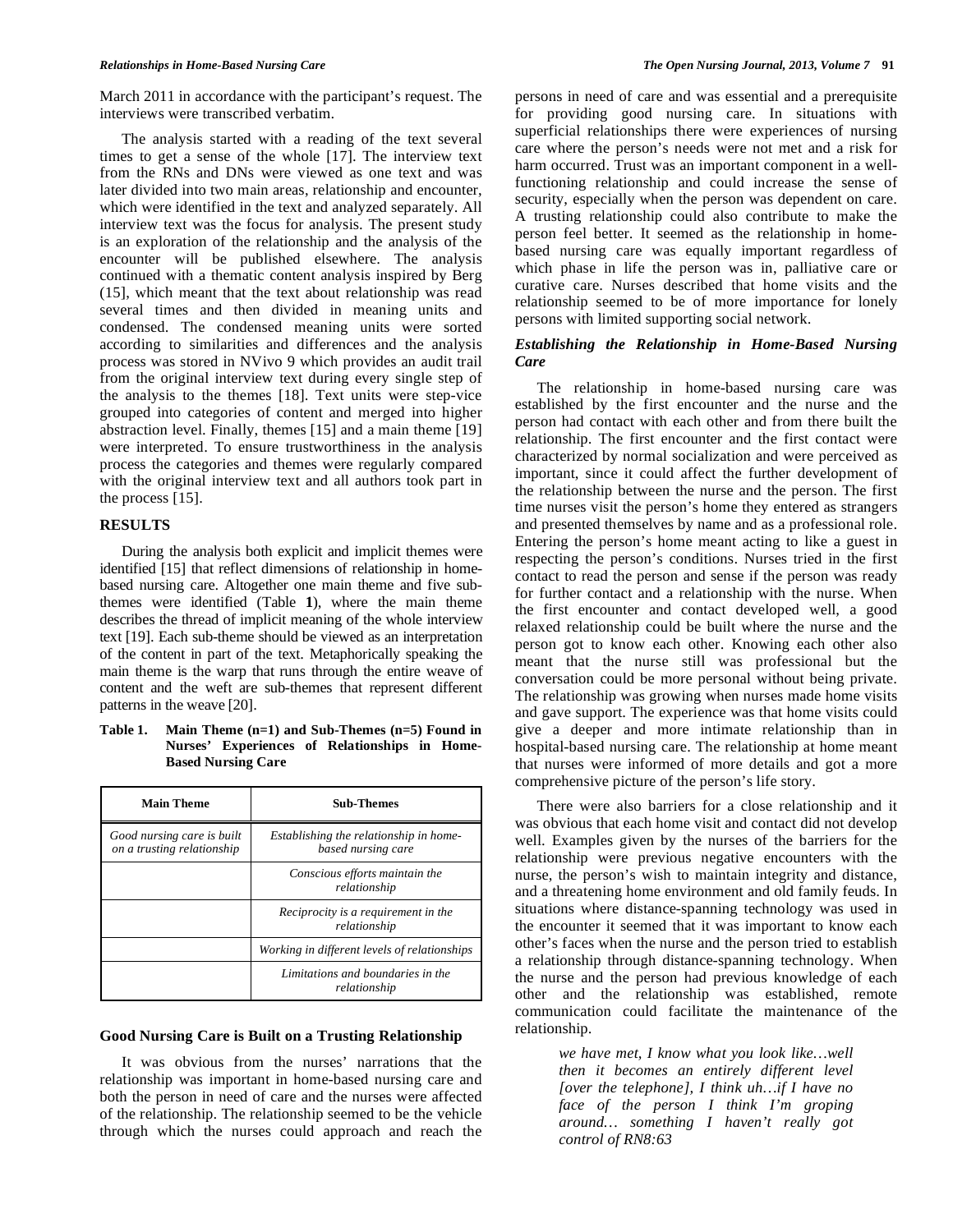#### *Conscious Efforts Maintain the Relationship*

 Relationships in home-based nursing care did not occur by itself and it required conscious efforts for both establishing and maintaining a working relationship. The effort meant, among other things, to prioritize the building and maintenance of relationships by nurses. An example was when nurses experienced during home visits lack of contact or the contact was not experienced as good, they made the effort to visit the person's home several times since the experience was that repeated contacts could facilitate and maintain a relationship. Usually it took time to reach a level where confiding occurred and patience was often necessary to develop the relationship. To make an effort to show humility, empathy, respect and treat the person well seemed to be the prerequisites for a good working relationship in home-based nursing care.

The nurses' experience was that the confidence that their presence in the home could contribute facilitated the relationship. The secure presence was characterized by reciprocity between the nurse and the person and gave an opportunity to share time together and being seen and confirmed. Being able to sit quietly together meant that the relationship had advanced. Reciprocity could be achieved when the person was allowed being involved in the person's own nursing care or when nurses showed interest and commitment to the person. Showing interest and commitment meant among other things listening, asking questions and touching. Based on nurses' descriptions it seems that commitment also meant finding a good balance between being personal and being professional. The already developed relationship could be maintained through home visits or by keeping in touch with each other through distance-spanning technology, such as phone calls.

> *you should not be stressed when you make contact and that…you may have patience too…you have to yes make several visits because it might not be as good the first times or become oh well contact or…but then you have to work on it RN9:85*

> *and they can call and also I'm calling, I do that…many times when you don't do home visits you call and ask how it is…it's important that they know that they also can call…so that's also an option, I'm calling and we do so…we call and ask how things are and so on DN4:60*

#### *Reciprocity is a Requirement in the Relationship*

 The nurses experienced that reciprocity was a requirement for a good relationship, where the nurse and the person supported were interdependent and mutually contributed in order to have a working relationship. The relationship could work when there was a mutual giving and taking between the nurse and the person in need of care. The reciprocal relationship was stimulated by conversations where nurses avoided interviewing the person. The conversations were about other things than illness and problems and knowledge of people made it easier to find suitable topics of conversation. This kind of conversation meant that the person and the nurse opened up and had a

more personal conversation. This meant that the roles of nurse and care receiver were less pronounced and were characterized by the nurses as being a professional friend. The experience was that reciprocity was hampered when too much focus was on the professional role and tasks. At the same time tasks could also open the door to the reciprocal relationship. The personal knowledge of people's situation and a reciprocal relationship could facilitate nurses' assessments in home-based nursing care both during home visits and *via* encounters through distance-spanning technology. There was an experience that there was a tendency that conversations *via* distance-spanning technology more often focused on the illness and was more task-oriented than face-to-face encounters and that affected

> *when I'm sitting down and talking to them…it's not as…it's really not as a district nurse but it's more like human to human DN10:65*

> *I think that in order to get that feeling it's important to both give and take…do you understand…I have to give a little of myself but that means you have to do the same RN8:39*

> *I think it's more difficult with…with a camera to get that feeling that here we are together and pondering RN10:69*

#### *Working in Different Levels of Relationships*

the sense of reciprocity and community.

 The experience of the nurses was that they made a difference for the importance of relationship between the person for whom they were administratively responsible, *i.e.*  a primary nurse, and others. The nurses prioritized the person that she had most contact with and those she felt responsible to solve problems for, answered questions, and those she knew well. When the person showed confidence and told the nurse about their thoughts and problems and the nurse could meet their needs, so that a deeper and special relationship occurs. The deeper relationship meant that nurses became more engaged, and reflected more extensive for the person and their situation, which also affected the relationship. The situation was very different when the nurses worked as a stand-in nurse and or a secondary nurse. In those situations the relationship could also work well but it was often at a different more shallow level compared with the relationship when they were the primary nurse.

> *I absolutely think without a relationship it will not work…you have to build a relationship with the person you should take care of in order to be able to provide the best care, because otherwise it becomes very superficial…you go in and take care of the wound and then out, by by DN2:55*

> *as a stand-in nurse you're just in…one can really just get volatile relationships there…but I felt she…I know she would recognize me and talk if she saw me…yes so in some way we create…well some little a relationship to her anyway RN1:25*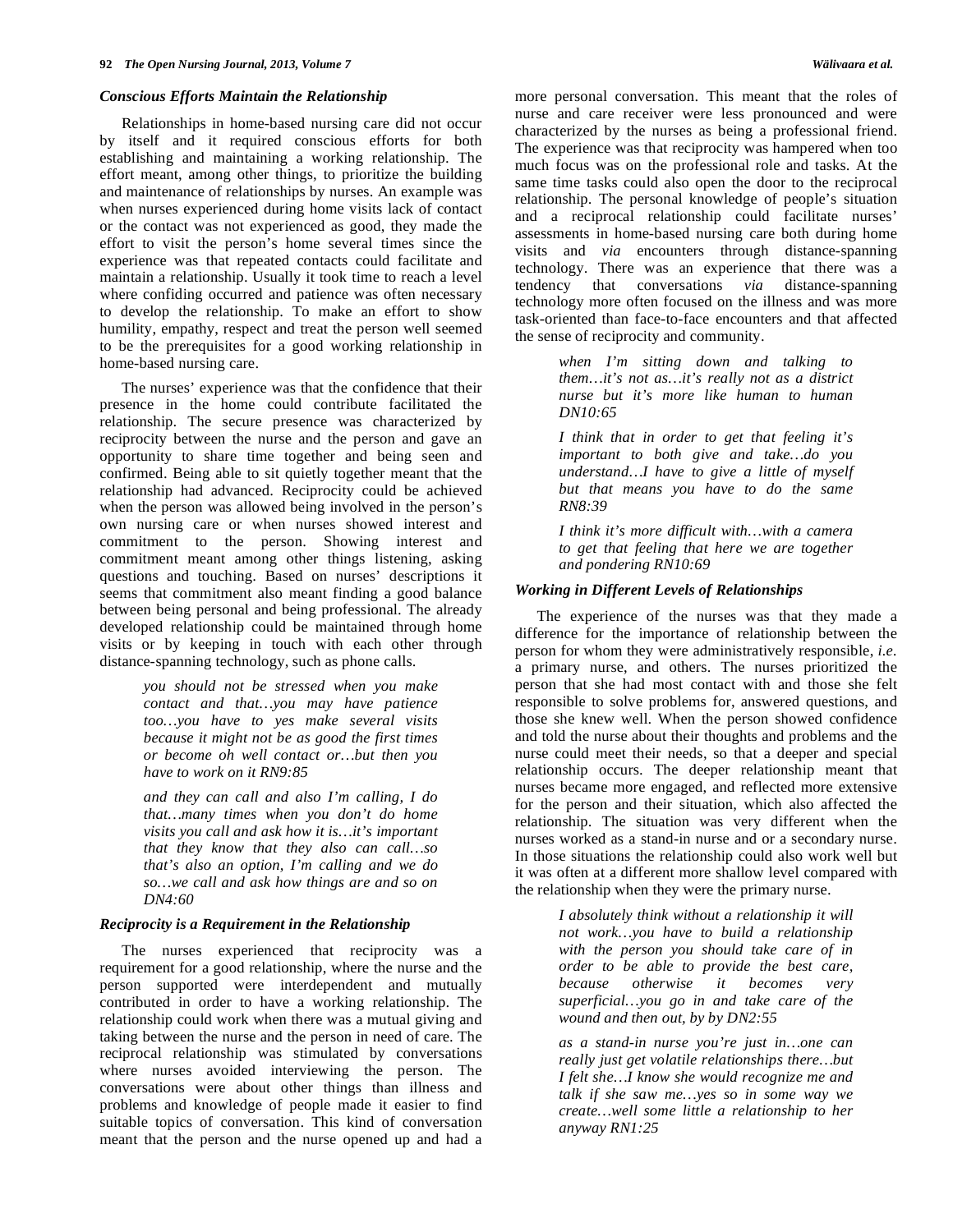#### *Limitations and Boundaries in the Relationship*

 There were factors that limited the relationship in homebased nursing care. One example was limited time due to nurses' high workload, which meant that nurses sometimes had to cut down on time for building and maintaining relationships. Limited time could lead to a limitation of relationships and broken relationships. It was obvious that the relationship with the person to whom the nurse was a primary nurse was given a higher priority. Good communication was important for the relationship and when the language barrier occurred it was another limitation of the relationship.

 The experience was that the relationships in home-based nursing care also needed some frames and boundaries. Examples of nurses' self-imposed restrictions were among other things when they knew the person in private or when they could sense that the relationship was not healthy for either the person or the nurse. The relationship was also restricted by nurses when the person came too close and the relationship tended to be too personal and private and they could sense the risk to lose their professionalism. The professional relationship meant being personal but not private and the nurses' challenge seems to be to manage the balance between a personal and private relationship.

> *but at the same time you should not uh…it must be a confident and a secure relationship…you should take time to listen and so on but at the same time you cannot let them eat you up either, you must be able to draw the line, now I have taken care of the wound, now I have listened for a while, we have talked now I have to leave though in a week I will be back again or whatever it might be DN6:47*

## **DISCUSSION**

 The findings indicate that the nurses were aware of the importance of the caring relationship in home-based nursing care and they worked consciously to develop the relationship. The caring relationship in this study could be understood as a trusting relationship, which is needed in order to provide good nursing care at home. This is in line with Berg and Danielson's findings [21] that show that both nurses and persons in need of hospital care in a medical ward were aware that they were striving for trust through forming a caring relationship and they used their specific skills to form a caring relationship. The finding shows that a personal caring relationship could make trust possible and also that several encounters could create trust on which a relationship can be built. A concept analysis of nurse-patient trust [22] defines trust as the optimistic acceptance of a vulnerable situation, following careful assessment, in which the truster believes that the trustee has his best interest as paramount importance. In addition, Hagerty and Patusky [23] showed that the person in need of healthcare might trust the nurse in one area but not in another. A trusting relationship is one where the nurse cares for and about the person [24]. This is also in line with the nurses' experiences in present study. According to Hupcey, Penrod, Morse and Mitcham [25] the outcome of trust is an evaluation of the congruence between

expectations of the trusted person, *i.e.* the nurse, and the nurse's actual behaviours.

 In present study, the trusting relationship at home is, among other things, a reciprocal relationship that does not occur by itself and needs the nurses' to consciously work at. Kasén [5] argues that the caring relationship can never be fully reciprocal as this would mean that the person's suffering would not be alleviated. The caring relationship is inherently asymmetrical and means that the person with health problems is a suffering human and the nurse is caring and responsible. Buber [26] highlights that a fully reciprocal therapeutic relationship would be at the expense of its healing characteristics. The choice to embrace the approach I-Thou and entering the relationship and abandon the approach I-It [26] could be understood as an ethical choice [27] in home-based nursing care. On the other hand the asymmetry that exists in the caring relationship could potentially be unethical if it is not balanced with reciprocity [28]. According to the findings in present study it seems that the context of home-based nursing care encourages the reciprocal aspect of the relationship and reduces the asymmetry within the caring relationship. The encouragement of reciprocity in the caring relationship seems to relate to the fact that the nurse enters the home as a guest and has to balance between being personal, and in that encourage reciprocity, and being professional. This does not mean an equal relationship, and should not be confused with the ethical demand within the relationship [8].

 Løgstrup [8] asserts that all human relationships are in some aspect reciprocal in that humans are interdependent and influence each other. Interdependence can be understood as what the nurse does for the person the nurse also does to herself. Despite the interdependence the nurse in home-based nursing care cannot, as a professional, demand to receive from the relationship as it is always an ethical relationship where what the nurse gets could be seen as a gift. Giving and receiving gifts could lead to confirmation of each other within the ethical relationship and not accept the other's gift may be perceived as a lack of confirmation [8]. Buber [29] asserts that the desire for confirmation and the ability to confirm others is fundamental to human life with others and being personal. We can assume that the nurse's ability to provide confirmation is an important part of building the relationship in home-based nursing care.

 The findings of present study also indicate that nurses work in different levels of the relationship and closeness was not always the primary goal. Using the description by Buber [29] it can be described that the nurses had two movements, one to enter the relationship with the person in need of care and another to preserve a distance. The choice of the primary nurses in present study was to consciously chose to enter the relationship and work towards a deeper level of the relationship. This meant that the nurse had more contacts, was engaged with the person, knew the person well, and developed a common story. A common story, is according to Kasén [5], defined as the person's request for the alleviation of suffering and the nurse's answer to the request. The importance of a common story could be an argument for a higher continuity with the primary nurse in healthcare at home, in order to protect the caring relationship.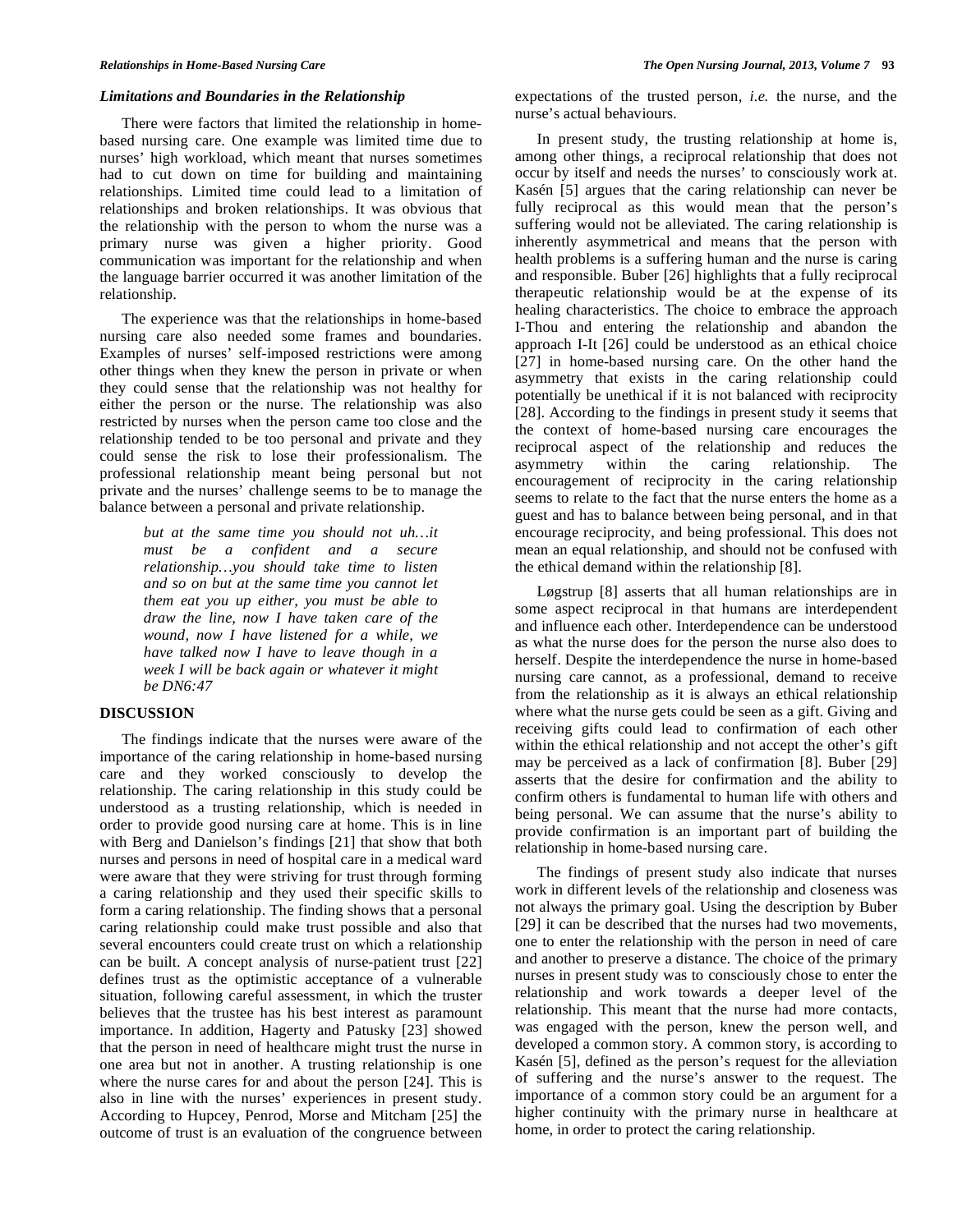In situations of being the secondary nurse and the standin nurse, the movement of preserving distance [29] often was the choice of the nurses in present study, where they consciously chose to work in a more shallow level of the relationship. This choice of a more distanced relationship in home-based nursing care could be understood as a way to respect the person's integrity when nurses knew that they could not continue with the nursing care and the relationship. We can assume that it could be experienced as unethical for a secondary nurse and a stand-in nurse to ask the person to share deeper feelings and then leave the person without any follow-up.

 The choice of level in a relationship in home-based nursing care is also dependent on the will of the person in need of care. An example of this was described in a study by Ejneborn Looi and Hellzén [30]. Staff at municipal psychiatric group dwellings described some of their relationships with long-term psychiatric clients as characterized by distance. The distance was reflected in that the staff could not reach and get the contact with the client when clients did not invite them and refused the staff's support.

 The findings in present study also indicate the presence of intentional and unintentional professional boundaries in the relationship, which according to Ejneborn Looi and Hellzén [30] occurred when the staff chose to adhere to their professional role and not be too personal with the clients [30]. Reasons for professional distance in a caring relationship could, according to Bergum and Dossetor [31], be fear of getting too involved or fear of not having the time to get involved at all. A standpoint of distance in a caring relationship means the risk of not being able to establish and build a trusting relationship with the person in need of nursing care at home and thereby no fruitful caring relationship.

 A study [32] shows that time and geographical distance are important factors when building relationships between nurses and persons in home-based nursing care. Another study [33] shows that time and the continuity between the nurse and the person are preconditions for establishing a trusting relationship. It is especially the first visit that requires time to build the base for a trusting relationship. It is also important that the person can reach the nurse by a telephone call. Present study shows that the trusting relationship could be maintained through contacts by distance-spanning technology which also meant that the continuity could be supported. Knowing each other's faces seems to be important for trust when using distance-spanning technology. Lévinas [34] asserts that the relationship to the other's face is an ethical relationship with a particular responsibility. This means that nurses are responsible in home-based nursing care to protect the trusting relationship when different technology applications for distance communications are used in contemporary home-based care. A previous study [35] shows that when the person trusts the DNs they also felt confident with the use of technology in healthcare at home. The development of different distancespanning technologies can open up new solutions to perform care and maintain relationships at home [36,37]. As a reaction to this development of increased use of distancespanning technology, Meleis [1] argues that many theorists

in nursing are going back to basics in human relationships, where the sharing of information during situations of health and illness and the interaction is a tool for building relationships. This emphasis on the importance of basic human interaction highlights the importance when implementing distance-spanning technology in home-based healthcare to work consciously to build and protect the trusting relationship in order to provide good healthcare.

#### **Methodological Consideration**

 The data about relationships in present study was elicited from interview text where nurses were narrating about their experiences about encounters in home-based nursing care. During the narrations the nurses made detailed descriptions of the relationship and its importance for good nursing care at home. The interviewer followed the nurses' stories and asked clarifying questions without guiding them towards a specific focus on relationships [16]. However, it is obvious that the narrations contained limited experiences of harmful or negative relationships in home-based nursing care. This can be seen as a limitation and might have emerged if the nurses had received specific questions about these kinds of relationships.

 In the analysis of present study the warp (main theme) and the weft (sub-themes) was used as a metaphor to show how core content of dimensions of relationship in nurses' narrations developed. A qualitative interpretation of text is always dependent, in part, on the researchers' theoretical orientation and other authors may have emphasized other parts of the contents of text or used another metaphor for synthesizing the findings. The authors are well-versed in the nursing literature and have extensive experience in the methodology. The authors have consciously used their theoretical orientation in nursing and their understanding of the text and discussed the different steps of the analysis thoroughly [15]. In addition, the rigor of the process was supported by using NVivo 9 computer program [18], which altogether strengthen the trustworthiness of the analysis [15].

 The topic of the study relates to common human phenomenon and is therefore possible to transfer to other similar context in home-based care. The finding could be transferred in the manner of naturalistic generalization [38] where the reader interprets and determines which findings can be generalized to another context and also adds to previous knowledge. The transferability is also supported by the fact that it is supported in other nursing literature.

#### **CONCLUSION**

 A trusting relationship is a prerequisite for good homebased nursing care whether it is based on face-to-face encounters or remote encounters through distance-spanning technology or a mix of both, and it is by nature an asymmetric relationship where the nurse has the responsibility to care for the person in need of care.

 In order for nurses to build a trusting relationship in home-based nursing care they have to accept that they enter the home as a guest and communicate something about themself as the person in need of healthcare needs to know who is entering and visiting the home, or who is communicating through distance-spanning technology. The relationship in home-based nursing care requires conscious